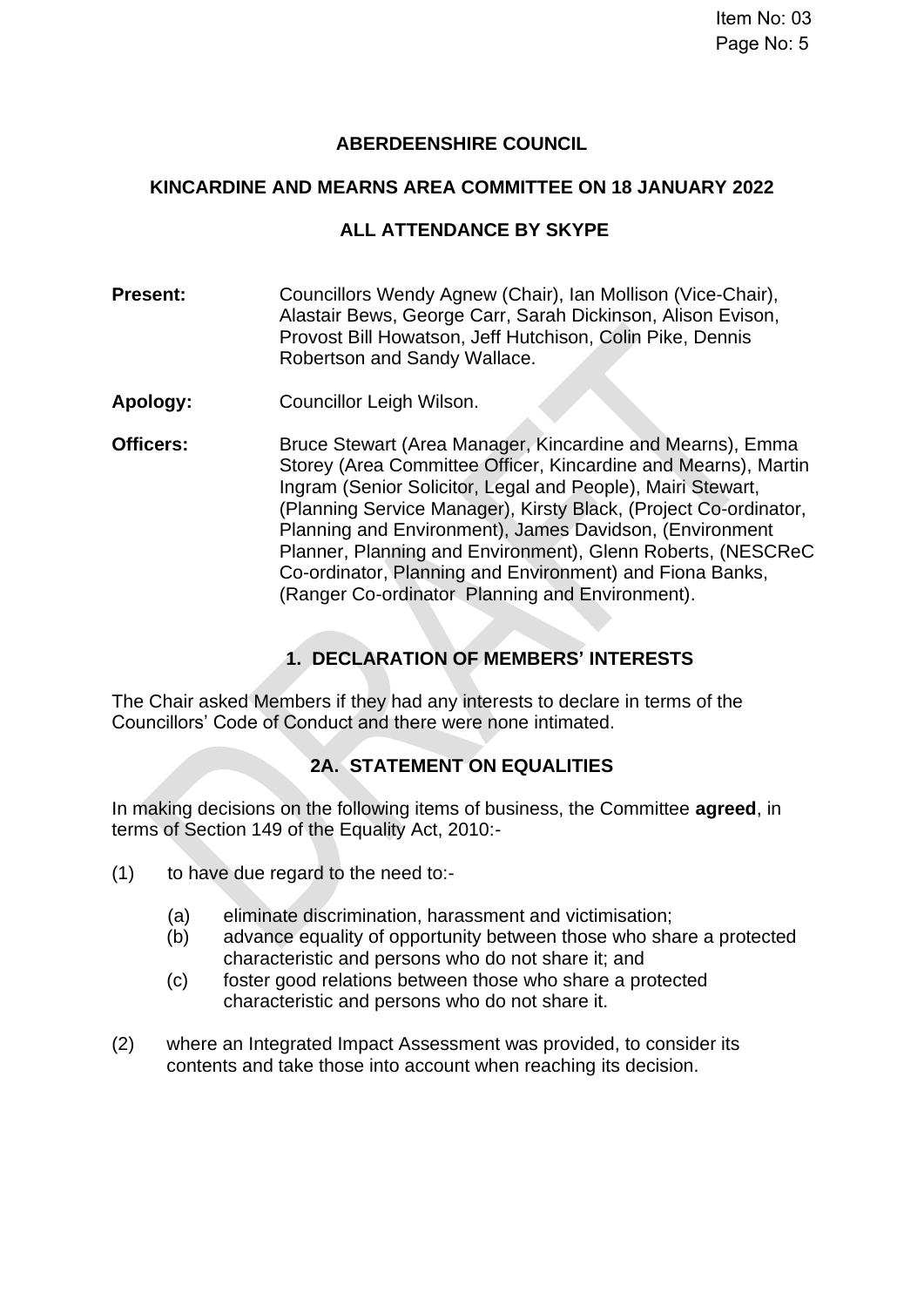#### **3. MINUTE OF MEETING OF KINCARDINE AND MEARNS AREA COMMITTEE OF 07 DECEMBER 2021**

The Committee had before them and **approved** as a correct record the Minute of Meeting of the Committee of 07 December 2021.

# **4. STATEMENT OF OUTSTANDING BUSINESS**

A report by the Director of Environment and Infrastructure Services had been circulated presenting the outstanding business for Kincardine and Mearns Area Committee as of 18 January 2022.

#### **5. REVIEW OF PLANNING DELEGATIONS – LOCAL MEMBER NOTIFICATION PROCESS AND REPRESENTATIONS**

A report by the Director of Environment and Infrastructure Services was circulated asking the Committee to consider recommendations regarding the Local Member Notification Process and Representations.

The Planning Service Manager provided a detailed presentation laying out the proposed changes to planning delegations and provided statistics to show how these may impact on officer time and the time for determination of applications. Members discussed the report and highlighted a number of concerns and issues.

Councillor Wallace seconded by Councillor Carr, moved to provide a consensus view from the Kincardine and Mearns Area Committee, to reject the recommendations made in the report and express contentment with the current system.

As an amendment Provost Howatson seconded by Councillor Robertson moved to support Officers recommendations.

The Committee voted

For the motion (8) Councillors Agnew, Bews, Carr, Dickinson, Evison, Mollison, Pike and Wallace.

For the amendment (3) Councillors Hutchison, Robertson and Provost Howatson.

Therefore the motion was carried to provide a consensus view from the Kincardine and Mearns Area Committee, to reject the recommendations made in the report and express contentment with the current system

The Committee **agreed** to provide a consensus view from the Kincardine and Mearns Area Committee, to reject the recommendations made in the report and express contentment with the current system.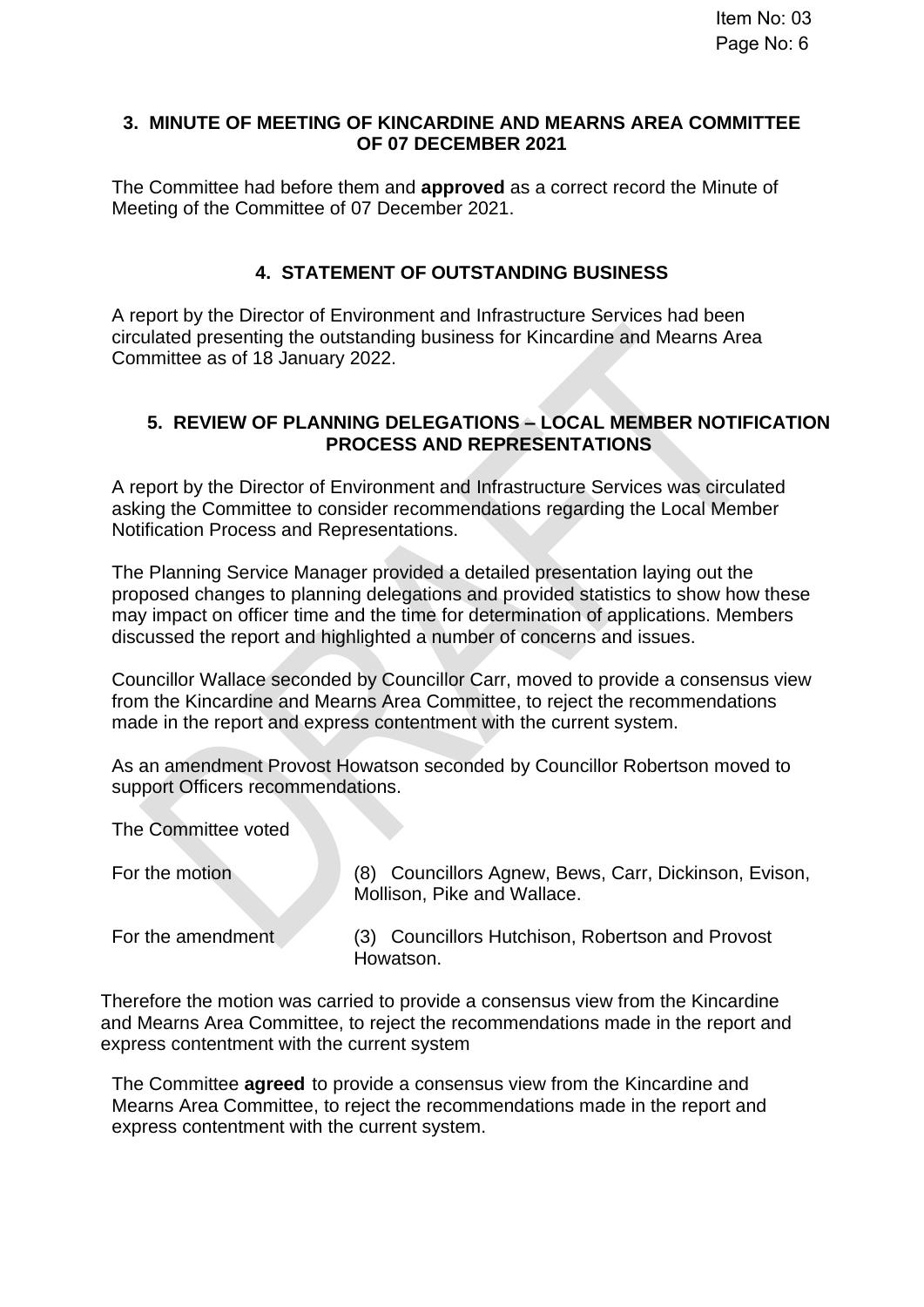# **6. PLANNING INFORMATION AND DELIVERY TEAM STRATEGY 2022-2025**

A report by the Director of Environment and Infrastructure Services was circulated to Members seeking endorsement of the work of the Planning Information and Delivery Team as contained in the Team's Draft Strategy 2022-2025.

The Project Co-Ordinator outlined the report and highlighted the work of the small team. The Committee **agreed** to endorse the Draft Planning and Information Team Strategy 2022-2025.

### **7. DRAFT ABERDEENSHIRE COUNCIL POLLINATOR ACTION PLAN 2022 TO 2027**

A report by the Director of Environment and Infrastructure Services was circulated asking the Committee to provide comments on the objectives, key priorities and ongoing commitments outlined in the draft Aberdeenshire Council Pollinator Action Plan 2022-2027.

The Environment Planner outlined the report and confirmed that the action plan would be considered by the Sustainability Committee at its meeting in June. Members discussed the report and raised several concerns around the importance of how we action the planting in public spaces, suggested use of planters and raised beds to contain and control the spread of wildflower planting. Some Councillors raised the need for further community understanding and further engagement and the careful management of these spaces. Members notes the need to perhaps engage wider with less known and established groups to help share information on the initiative.

The Committee **agreed** to provide the following comments on the objectives, key priorities, and on-going commitments outlined in the draft Aberdeenshire Council Pollinator Action Plan 2022-2027 as follows;

- 1. In order to enhance public open spaces and help maintain public spaces, consideration to be given to planters, raised beds and tubs as options when planting out these open spaces. Suggestion by some members to plant the borders and keep the green open space clear.
- 2. Some members opposed the 10% of public greenspaces to be enhanced and managed for pollinators however others were in agreement but suggested the need for close engagement with the community through social media inviting comments and not only with established groups but sharing ideas wider within the community.
- 3. Members queried the decision making route and sought further clarification if comments went to Sustainability Committee or indeed this should be ISC.

.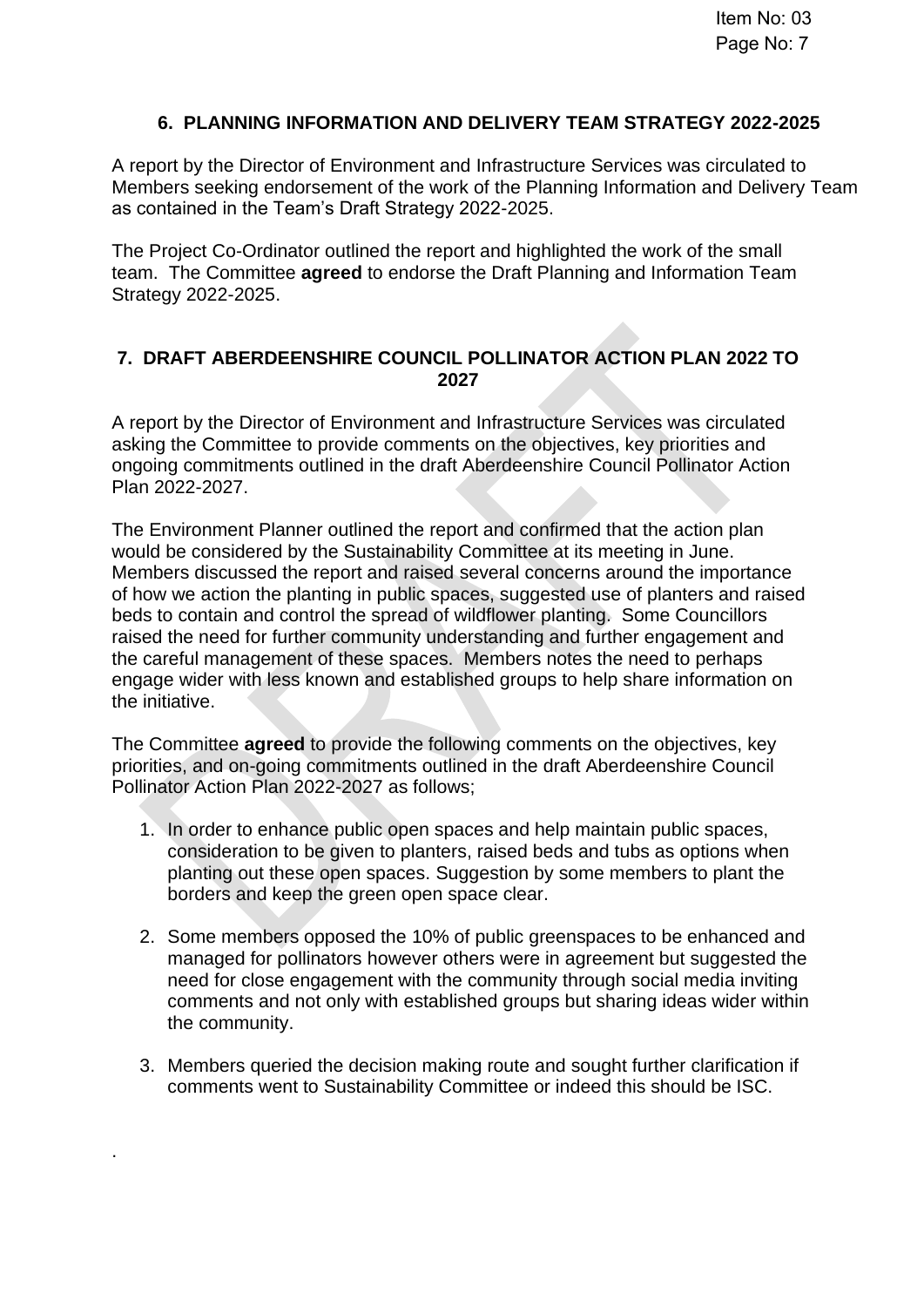## **8. AREA PERFORMANCE CALENDAR**

A report by the Director of Environment and Infrastructure Services was circulated updating Members on the planned area performance reporting schedule and information on the scope of performance reporting that committee can expect to see in the coming year.

The Committee **agreed:**

- 1. To acknowledge the reporting schedule and scope of performance reporting,
- 2. To instruct the Area Manager to present a mid-year update (April 2021 September 2021) on progress made in relation to projects/actions within the Kincardine and Mearns Area Plan 2020-2022 on 18 January 2022, and
- 3. To receive mid-year performance reports (April 2021-September 2021) relevant to the Kincardine and Mearns area between February and March 2022.

# **9. NORTH EAST SCOTLAND BIOLOGICAL RECORDS CENTRE(NESBReC)**

A report by the Director of Environment and Infrastructure Services was circulated to Members seeking comments on the proposal to increase charges by 10% (including the annual inflationary uplift) for providing biological data to commercial users of North East Scotland Biological Records Centre.

The Committee **agreed** to the proposal to increase charges by 10% for providing biological data to commercial users of North East Scotland Biological Records Centre (NESBReC).

### **10. RANGER SERVICE**

A report by the Director of Environment and Infrastructure Services was circulated to Members seeking comments on the proposal to increase charges for the delivery of exclusive activity sessions which the Ranger Service provided to commercial organisations

The Committee **agreed** on the proposal to introduce charges for the delivery of exclusive activity sessions which the Ranger Service can provide to commercial organisations.